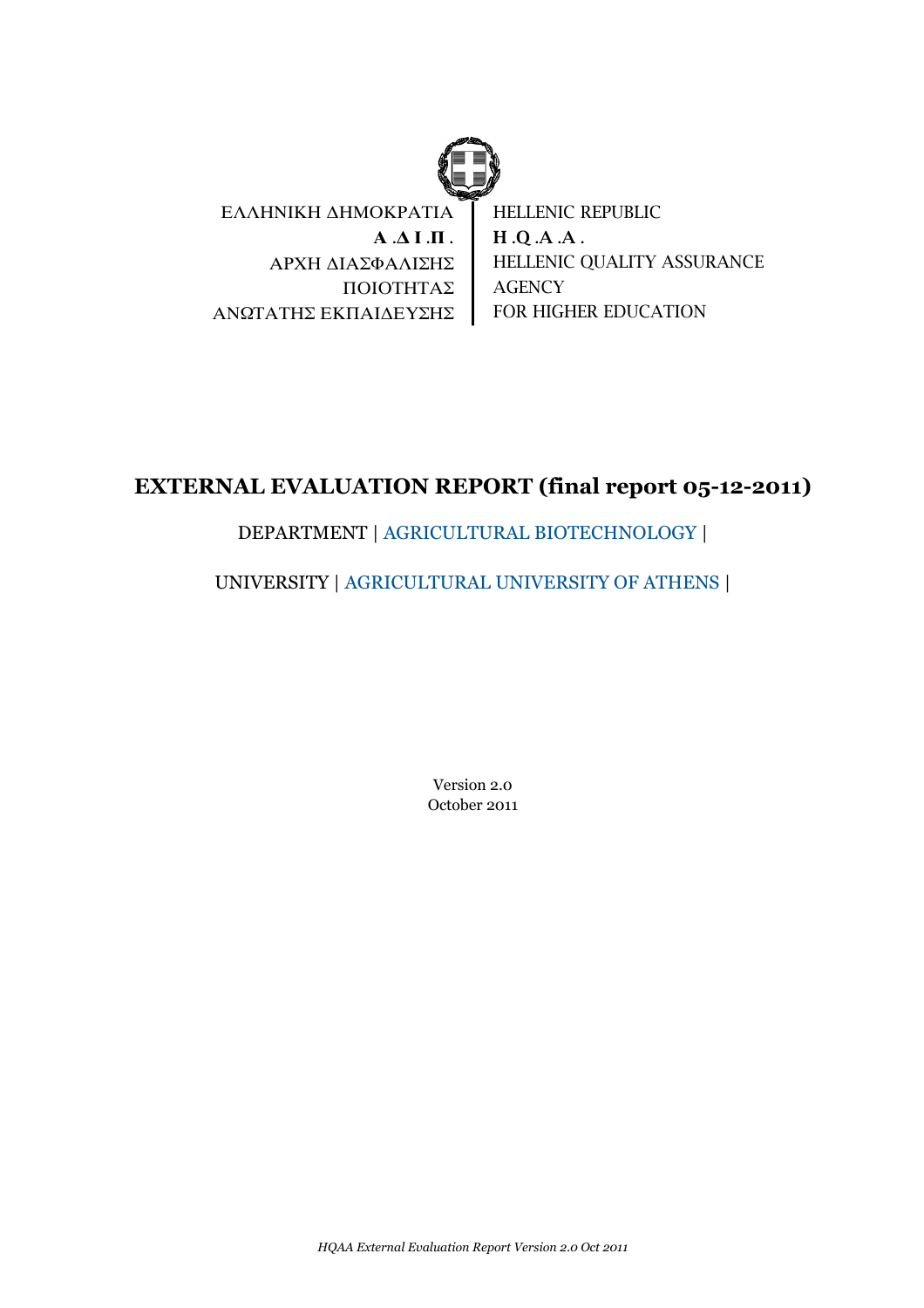# **TABLE OF CONTENTS**

# **The External Evaluation Committee**

# *Introduction*

- I. The External Evaluation Procedure
	- · Brief account of documents examined, of the Site Visit, meetings and facilities visited.

# II. The Internal Evaluation Procedure

· Comments on the quality and completeness of the documentation provided and on the overall acceptance of and participation in the Quality Assurance procedures by the Department.

# *Α. Curriculum*

# APPROACH

· Goals and objectives of the Curriculum, structure and content, intended learning outcomes. IMPLEMENTATION

· Rationality, functionality, effectiveness of the Curriculum.

RESULTS

· Maximizing success and dealing with potential inhibiting factors. IMPROVEMENT

Planned improvements.

# *B. Teaching*

APPROACH

· Pedagogic policy and methodology, means and resources.

IMPLEMENTATION

· Quality and evaluation of teaching procedures, teaching materials and resources, mobility.

RESULTS

· Efficacy of teaching, understanding of positive or negative results.

IMPROVEMENT

· Proposed methods for improvement.

# *C. Research*

APPROACH

· Research policy and main objectives.

IMPLEMENTATION

· Research promotion and assessment, quality of support and infrastructure.

- RESULTS
	- · Research projects and collaborations, scientific publications and applied results.

IMPROVEMENT

· Proposed initiatives aiming at improvement.

# *D. All Other Services*

APPROACH

· Quality and effectiveness of services provided by the Department.

IMPLEMENTATION

· Organization and infrastructure of the Department's administration (e.g. secretariat of the Department).

# **RESULTS**

· Adequateness and functionality of administrative and other services.

IMPROVEMENT

- · Proposed initiatives aiming at improvement.
- · Collaboration with social, cultural and production organizations.
- *E. Strategic Planning, Perspectives for Improvement and Dealing with Potential Inhibiting Factors*
	- · Short-, medium- and long-term goals and plans of action proposed by the Department.

# *F. Final Conclusions and recommendations of the EEC on:*

· The development and present situation of the Department, good practices and weaknesses identified through the External Evaluation process, recommendations for improvement.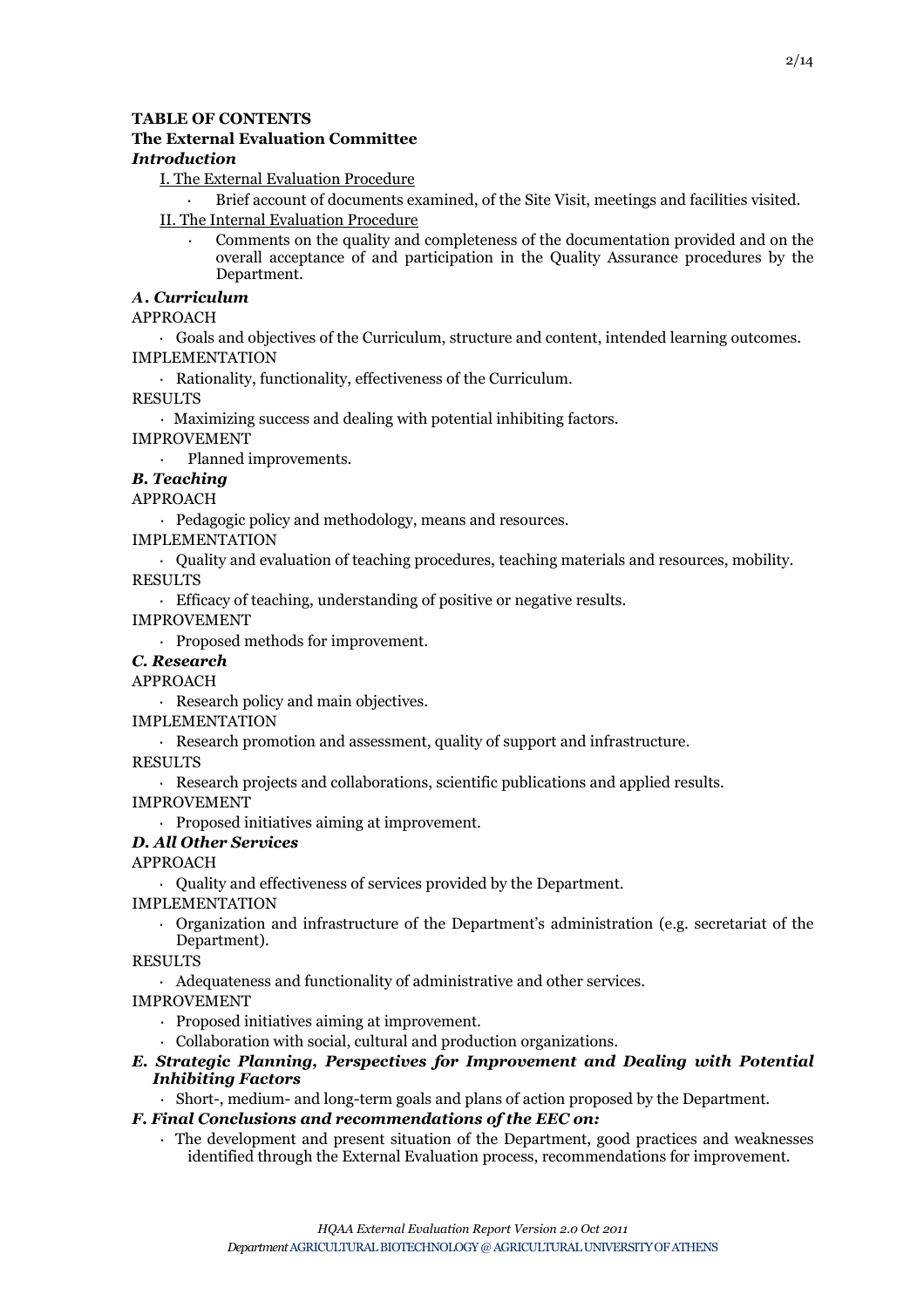### **External Evaluation Committee**

The Committee responsible for the External Evaluation of the DEPARTMENT OF AGRICULTURAL BIOTECHNOLOGY, AGRICULTURAL UNIVERSITY OF ATHENS consisted of the following five (5) expert evaluators drawn from the Registry constituted by the HQAA in accordance with Law 3374/2005:

- 1. Prof. Christos A. Ouzounis Principal Investigator CERTH and Professor, CCBR, University of Toronto, Canada (Coordinator)
- 2. Prof. **Spyridon Agathos** Professor of Biotechnology, University of Louvain, Louvain, Belgium
- 3. \_Dr.\_\_\_\_\_\_\_\_\_\_*Mattheos Koffas*\_\_\_\_\_\_\_\_\_Associate Professor, Center for Biotechnology & Interdisciplinary Studies, Rensselaer Polytechnic Institute (RPI), USA\_\_\_
- 4. Dr. **Anastasios Papageorgiou** Professor of Structural Biology, Biocity Turku, University of Turku, Turku, Finland
- 5. Prof. **Athanasios Theologis** Professor Emeritus, Department of Plant & Microbial Biology, University of California - Berkeley, USA

*N.B. The structure of the "Template" proposed for the External Evaluation Report mirrors the requirements of Law 3374/2005 and corresponds overall to the structure of the Internal Evaluation Report submitted by the Department.*

*The length of text in each box is free. Questions included in each box are not exclusive nor should they always be answered separately; they are meant to provide a general outline of matters that should be addressed by the Committee when formulating its comments.*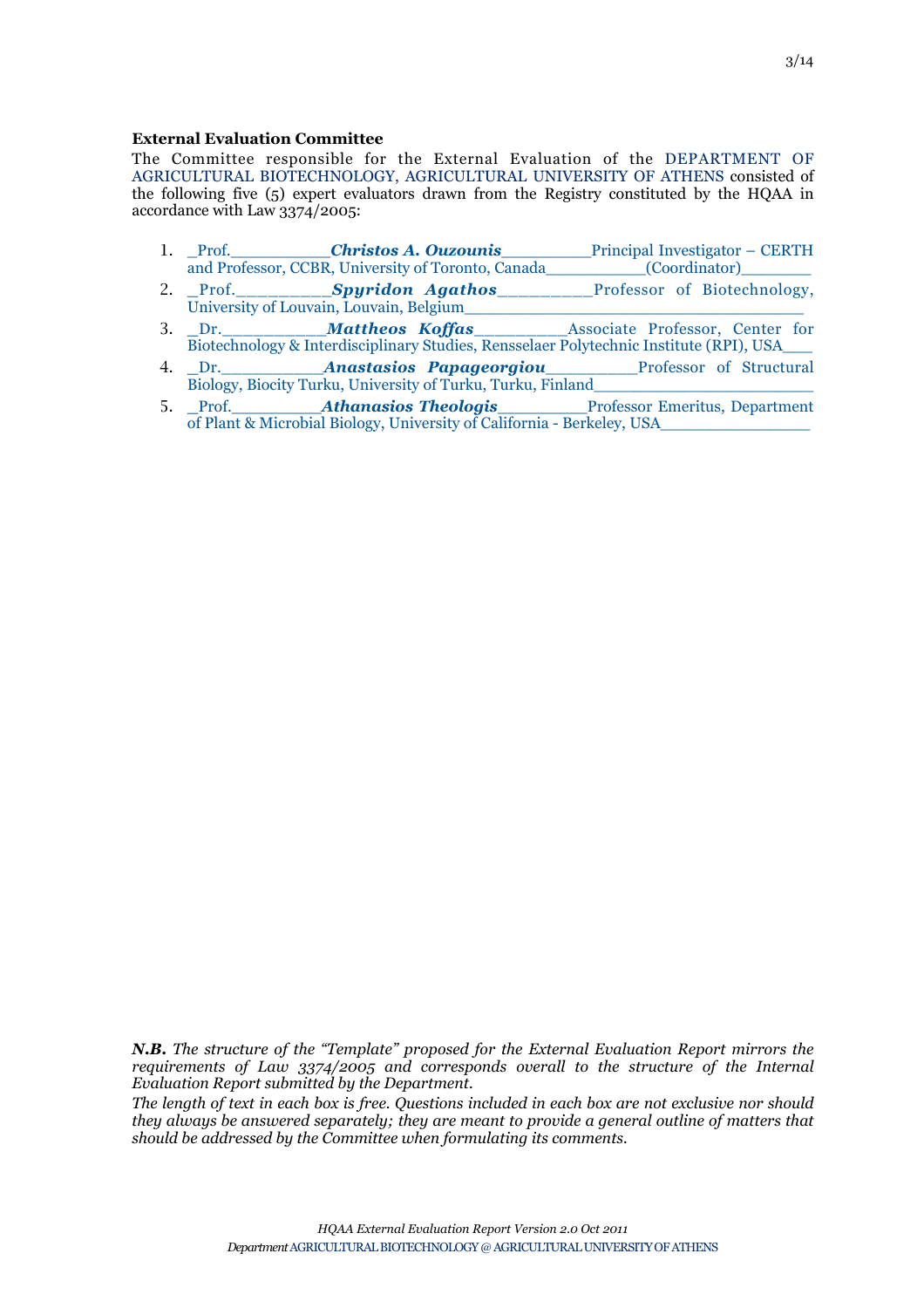#### *Introduction*

I. The External Evaluation Procedure

‣Dates and brief account of the site visit

The site visit was conducted between the 3rd and the 7th of October 2011. It involved briefings by the Rector Prof. K. Fengeros, vice-Rector of Academic Αffairs Prof. E. Paplomatas, vice-Rector of Financial Αffairs and Research Prof. G. Papadakis, and Department Chair Prof. D. Bouranis. A formal presentation by the Department Chair was subsequently provided in the presence of members of the Internal Evaluation Committee (IEC), Prof. S. Kintzios, Assoc. Prof. N. Labrou, Assist. Prof. G. Zervakis, Assist. Prof. E. Flemetakis and Lecturer S. Rigas.

#### ‣Whom did the Committee meet?

The EEC met with the following:

 $\mathcal{L}$ all members of the faculty ( $\Delta$ EΠ), scientific technical staff, undergraduate and postgraduate students, administrative staff.

Monday October 3, 2011

9:30. The EEC was briefed at ADIP headquarters by Profs. Economou and Amourgis on the goals and the procedure of the external evaluation process.

13:00. Meeting at the Agricultural University of Athens Rector's office, Prof. K. Fengeros.

The EEC was briefed by the University's Rector Prof. Fengeros, the vice-Rectors Profs. Paplomatas and Papadakis, and the Chairman of the Department of Agricultural Biotechnology (DAB) Prof. D. Bouranis. They provided information on the University's mission, teaching, educational, and research activities, and answered questions from the committee members. Furthermore, a presentation of the history, evolution, structure and current state of the DAB was given by Prof. Bouranis in the presence of the IEC.

Specifically, the following items were presented in greater detail:

- $\frac{3}{7}$  Historical background,
- Undergraduate program of study,
- $\frac{1}{2}$  Postgraduate program of study,
- Research activities, including performance metrics, funding and strategies.

#### ‣List of Reports, documents, other data examined by the Committee

The EEC was provided with the IEC report, the powerpoint presentation by the Chair, an updated list of publications and funding record per faculty member, citation impact statistics, facts and figures regarding teaching, outreach and social activity materials, plus additional documents by individual faculty, which selectively described the teaching and research activities of their groups.

#### ‣Groups of teaching and administrative staff and students interviewed

The EEC had formal discussions and informal meetings with most of teaching and administrative staff. An ad-hoc meeting with graduate students was also requested and organized, without the participation of staff so that students voiced their various issues with teaching, research and facilities.

#### ‣Facilities visited by the External Evaluation Committee

The External Evaluation Committee (EEC) subsequently visited most of the University facilities, teaching and research laboratories, administrative offices, lecture halls and classrooms, the library, and had a tour of the campus, including the Agricultural Museum and Archives, and the University's Conference Centre.

#### II. The Internal Evaluation Procedure

Please comment on:

‣Appropriateness of sources and documentation used

The EEC received most of the documents and information required for the evaluation process. The documentation provided to the EEC was adequate and well presented. The documentation spanned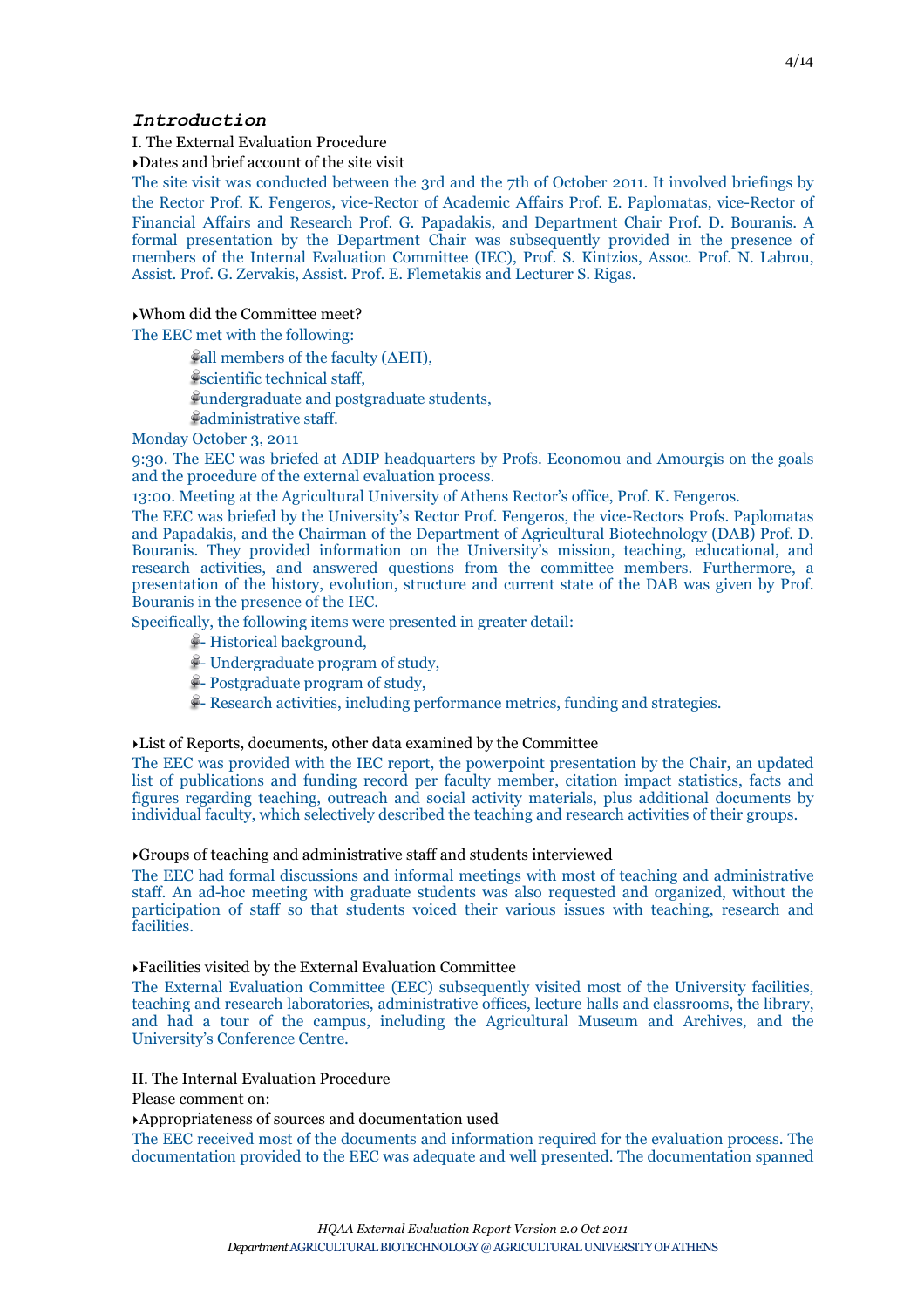the period 2004-2008. However, upon request by the EEC, additional information covering the years 2009-2011 was provided.

‣Quality and completeness of evidence reviewed and provided

The DAB staff have provided high-quality and comprehensive evidence for the evaluation process. They have also responded rapidly to additional requests by the EEC during the on-site visit.

‣To what extent have the objectives of the internal evaluation process been met by the Department? The objectives of the internal evaluation process were met. However, the range of the requested documentation has exceeded substantially the contents of the internal evaluation report.

# **GENERAL COMMENTS**

Overall, the evaluation process was smooth and the visit well-organized.

#### *A. Curriculum*

*To be filled separately for each undergraduate, graduate and doctoral programme.* APPROACH

‣What are the goals and objectives of the Curriculum? What is the plan for achieving them?

Overall, the curriculum aims to prepare agricultural biotechnologists with a strong background in the fundamentals in plant molecular biology, chemistry and physics. The faculty members are making efforts to achieve this through a well-planned and broad curriculum.

‣How were the objectives decided? Which factors were taken into account? Were they set against appropriate standards? Did the unit consult other stakeholders?

The objectives are fully consistent with the Department's mission and are collectively decided among the faculty during regular Departmental meetings. Factors that were taken into account were the faculty's intention to implement a stronger biological curriculum and their desire to enhance the graduates' laboratory skills, in view of the applied nature of their future employment. This is evidenced by the five-year program duration and the high number of laboratory courses.

Stakeholders that may have influenced the decision-making process regarding the curriculum preparation include the DAB alumni. However, the Department strives to maintain its distinct identity of Agriculture Biotechnology within the national context.

‣Is the curriculum consistent with the objectives of the Curriculum and the requirements of the society?

Yes. One issue that has arisen is a tighter connection with the local and national industry requirements.

 $\rightarrow$  How was the curriculum decided? Were all constituents of the Department, including students and other stakeholders, consulted?

The EEC understands that the curriculum has developed based on needs, requirements and also limitations imposed by staff and timetables. Overall, it appears that all constituents of the Department have positively contributed to this goal.

#### ‣Has the unit set a procedure for the revision of the curriculum?

There doesn't seem to be a formal procedure for curriculum revision. The Department's assembly discusses academic issues relating to the curriculum regularly. The DAB has a committee on curriculum monitoring, while an inter-departmental committee on Undergraduate curricula deals with the implementation of the currently reformed curricula (subject matter, ECTS values, etc.). The biotechnological and agronomical aspects of the undergraduate curriculum have been recently more balanced, even though there is still debate as to the optimal mix between the two. An attractive feature of the curriculum is the fact that a 4-month practical exercise is required as well as a final-year research dissertation, which includes the preparation of a final written document and an oral presentation.

#### IMPLEMENTATION

‣How effectively is the Department's goal implemented by the curriculum?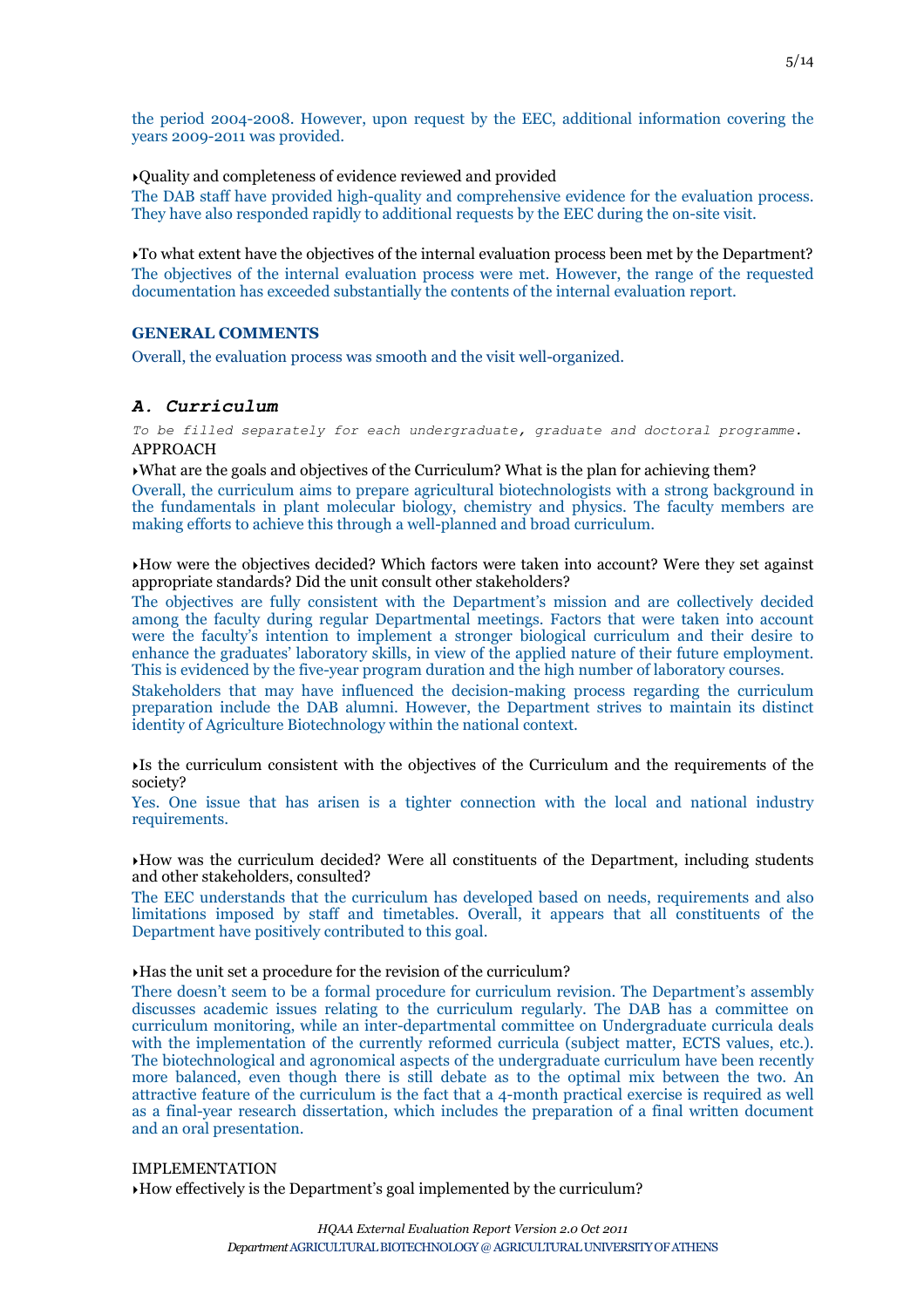‣How does the curriculum compare with appropriate, universally accepted standards for the specific area of study?

‣Is the structure of the curriculum rational and clearly articulated?

‣Is the curriculum coherent and functional?

‣Is the material for each course appropriate and the time offered sufficient?

‣Does the Department have the necessary resources and appropriately qualified and trained staff to implement the curriculum?

The existing curriculum serves the goals of the Department, is of high standards and is executed efficiently. The curriculum is coherent and focused on preparing graduates with experimental skills in laboratory and applied biological processes for agricultural practice, industry and other sectors.

Most of the faculty members are well-trained and committed to teaching, research, and outreach activities. This is evident by the quantity and quality of laboratory exercises the students perform in the various courses throughout their studies.

The presence of well-trained and experienced laboratory assistants meets the needs for teaching the various subjects, both theoretical and especially laboratory courses. The EEC realized that because these staff members, most with PhD degrees, are really dedicated and inspired by the academic environment, they do an excellent job in implementing the teaching curriculum of the DAB. Considering that they need to break the huge classes in two or even three groups for laboratory exercises, they spend a substantial amount of hours with the students in overtime. Some are also engaged in research projects, keeping their CVs at a competitive level. However, some of them feel that their contributions are not fully appreciated, especially with respect to being recognized as PIs in research proposals, and their career development prospects appear limited. More should be done towards this direction and the DAB might consider reward mechanisms for laboratory assistants.

#### RESULTS

‣How well is the implementation achieving the Department's predefined goals and objectives? ‣If not, why is it so? How is this problem dealt with?

‣Does the Department understand why and how it achieved or failed to achieve these results?

The undergraduate students seem to prefer an earlier exposure to biotechnology-oriented subjects already during the first two years of the curriculum, during which more basic courses are provided and there is a lack of momentum for junior undergraduates. One possibility might be to give an introductory survey course on Agricultural Biotechnology in each of the two first years. Some organizational difficulties were apparent, due to the conflicting schedules of optional or elective courses in later semesters.

A good practice should include the posting (also on-line) of the syllabus of each course at the beginning of every semester, if possible with the exact dates for midterm and final exams. The same should be practiced with laboratory courses.

The faculty members seem to respond to the students' feedback on curriculum issues.

Regarding the postgraduate curriculum, there is a perception among several students that there is significant overlap between subject matters of undergraduate and postgraduate courses.

# IMPROVEMENT

‣Does the Department know how the Curriculum should be improved?

‣Which improvements does the Department plan to introduce?

The DAB is fully aware of the need to achieve the right balance between agricultural and biotechnological subjects. This is important in view of the "branding" of the program and its graduates for subsequent career choices. Also, in view of the anticipated restructuring of the Department into a larger School, the curriculum might benefit from a two-way exchange with curricula from other Departments.

The Committee appreciates the experimental/laboratory orientation of the Department.

The issue of equivalence of the 5-yr ptychio with a Master's level degree across Europe (giving direct access to Ph.D. studies) should be further investigated by the Department in view of the postgraduate degree offered locally, which is a prerequisite for further Ph.D. studies in Greece.

The DAB is aware of the need for further improvement and streamlining of the undergraduate curriculum and plans to charge the undergraduate curriculum committee with the mission (a) to replace some of the common trunk courses of the first 6 semesters that are mostly unrelated to the Department's orientation with more relevant courses and (b) to introduce new electives in later semesters. The EEC concurs to the above plans but cautions against the swelling of the overall number of undergraduate courses, which is judged already as borderline excessive.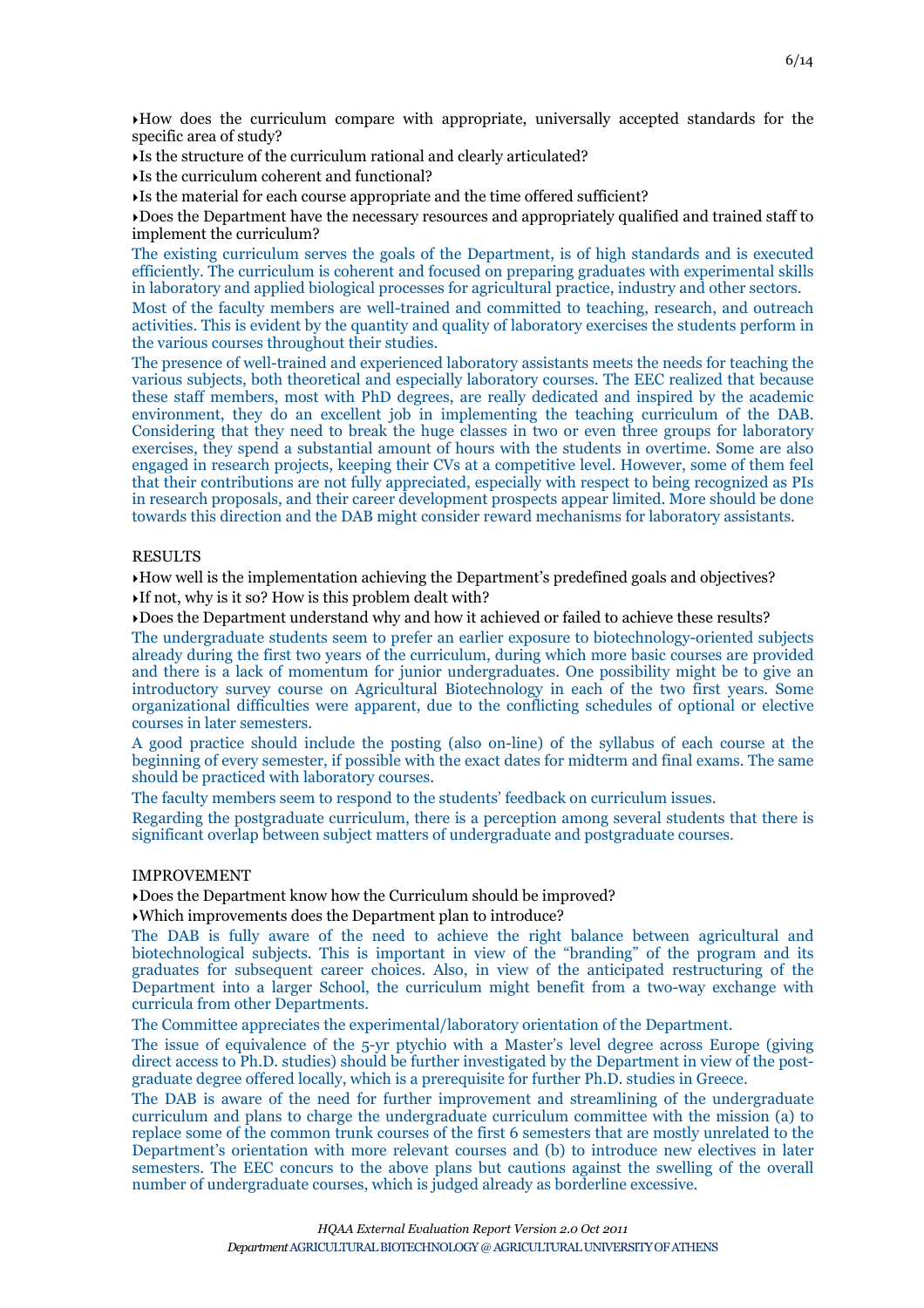‣Examination system

Apparently, there is some flexibility in the manner each faculty member examines their students but mostly emphasis is placed on final exams. However, we recommend that as a rule, each student should be examined on at least two different occasions, for example one midterm exam and one final exam. The grades for the courses should be based preferably on written exams with a concerted effort to curb the practice of cheating ("antigrafi") by basing the exams on questions of judgement.

The final grade for courses comprised of theory and lab exercises is based on separate exams. Each instructor selects the type of examination and the relative weight between theory and lab. The EEC

The members of the faculty are encouraged to take measures towards respecting the flow of the curriculum (i.e., prerequisites to be filled prior to moving to subsequent courses).

In addition, a tighter coordination between faculty members and departmental teaching assistants (ΕΕΔΙΠ) is deemed desirable.

Finally, the EEC finds, in broad agreement with the DAB, that the post-graduate and doctoral studies, although already at a good level, could profit from a better definition and implementation of quality criteria for candidate selection in these programs.

#### **GENERAL COMMENTS**

The curriculum is well-organized, at times excessive, yet providing significant value for the students' success in their next steps. A certain long-term vision might be required in the near future, given the eminent changes in the educational system nationally.

#### *B. Teaching*

*To be filled separately for each undergraduate, graduate and doctoral programme.* APPROACH

Does the Department have a defined pedagogic policy with regard to teaching approach and methodology?

Please comment on:

‣Teaching methods used

Power point, blackboard and demonstrations, field trips, access to electronic material on-line.

#### ‣Teaching staff/ student ratio

The teaching staff is basically adequate and it includes the faculty plus other scientific personnel, permanent and non-permanent (ΕΕΔΙΠ), plus some PhD students. However, a major problem arises from the much higher number of admitted students each year, compared to the number the Department can realistically host and train. Thus, the personnel need to offer the same laboratory exercises several times, often during the same day, which significantly increases their workload According to the information provided, the ratio of students to faculty can be up to 40:1 in some courses, a level unacceptable by any international standard; it should be much lower.

#### ‣Teacher/student collaboration

Faculty and students seem to be getting along very well. The instructors are easily accessible even though there is no official policy for office hours.

‣Adequacy of means and resources

Very good.

#### ‣Use of information technologies

Resources such as classrooms, teaching equipment and information technologies are generally adequate and are used effectively for achieving their teaching goals. The committee was impressed not only with the abundance of optical microscopes used for teaching but also with the electron microscopy facility which serves as a powerful teaching resource. All faculty and other supporting personnel appear enthusiastic and up-to-date in pursuing their educational aims.

Extensive use of the internet, library resources and presentation facilities is the norm. A better use of IT classrooms and other technologies might be recommended.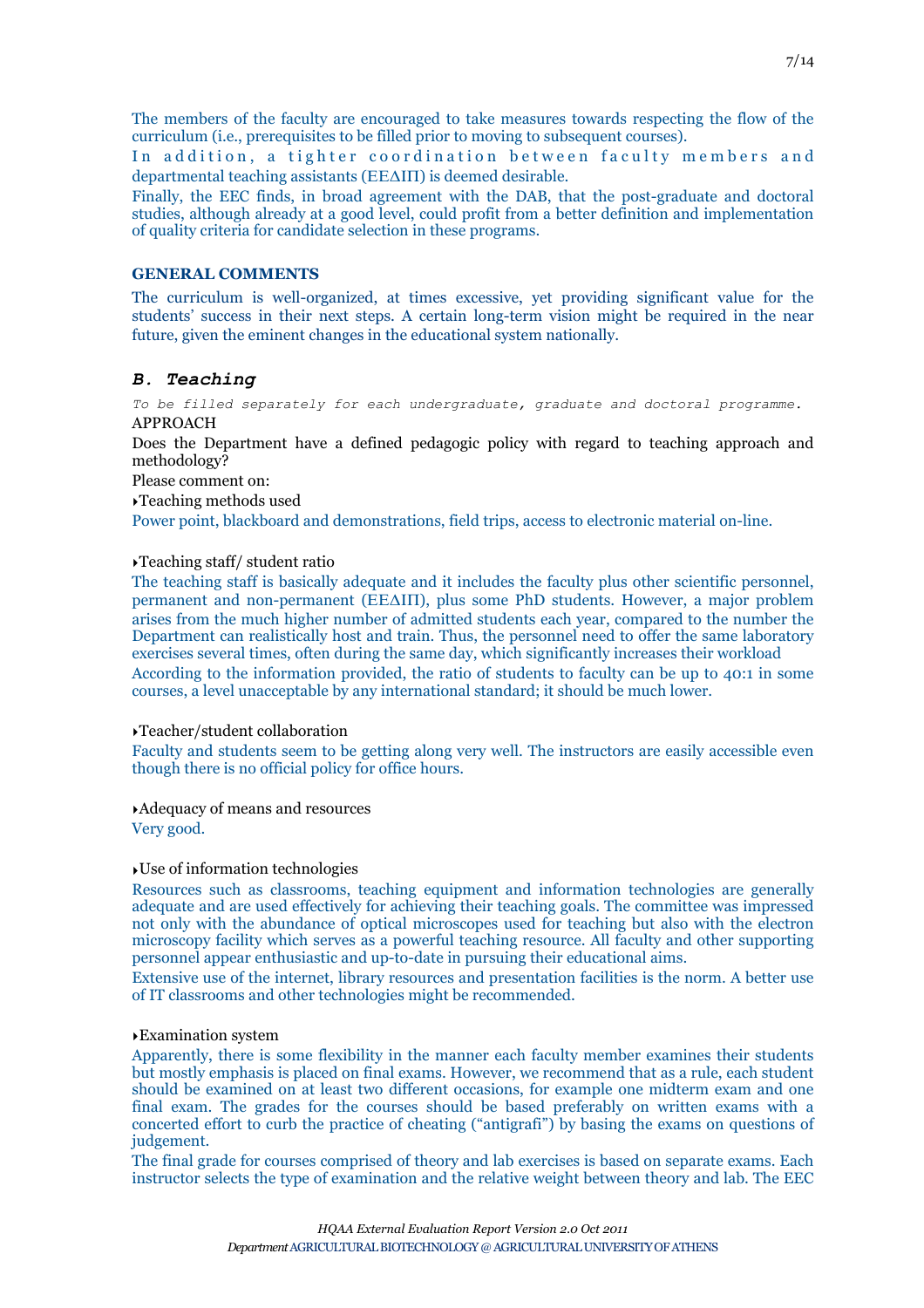recommends that a general guideline for streamlining the examination should be implemented. The weight of the lab course and the theory should be specified, should be known to the students from the beginning of each semester and should be adhered to by all parties.

#### IMPLEMENTATION

Please comment on:

‣Quality of teaching procedures

Very high and in accordance to international standards, except cases where student number can be excessive.

‣Quality and adequacy of teaching materials and resources The Committee approves of the teaching procedures, material and resources.

#### ‣Quality of course material. Is it brought up to date?

The faculty members generally make a strong effort to use high quality textbooks that are widely acceptable by the international scientific community, several of which have been translated into Greek. Other textbooks of equally good quality in terms of content and illustrations have been directly developed by some faculty members. In general, the EEC saw an effort to use textbooks that are up-to-date, although in a few cases the notes and other material used were out-of-date.

#### ‣Linking of research with teaching

The best evidence for linking teaching with research is the fact that the program provides the finalyear diploma research thesis; thereby each student has the opportunity to put into practice in the lab most or part of their theoretical training. Even though it is optional, every faculty member supervises about two undergraduate students per year, pursuing research projects that in many occasions result in original peer-review publications. Nevertheless, lack of adequate research funding imposes severe problems and limitations in this activity, which will be discussed further in another section.

The post-graduate students would benefit from an exposure to brief rotations in laboratories outside their own.

More extensive use of English in post-graduate teaching could be beneficial for both Greek and international students. The EEC, during student interviews, found that this would be a welcome development with minimal cost, given that English is widely spoken by both staff and students. This can also be an advantageous element in attracting more foreign students at all levels.

#### ‣Mobility of academic staff and students

Although the opportunities exist and are announced properly within the Department, not many students take advantage of these exchange programs, primarily because of limited or non-existent international accords between AUA and foreign universities. An effort should be made to encourage mobility further. The faculty is engaged in multiple collaborations outside the Department and encouraged to be more extroverted.

Evaluation by the students of (a) the teaching and (b) the course content and study material/ resources

There is an official mechanism for the students to evaluate both the faculty and the course content. This is clearly an excellent way for receiving feedback by the students. The EEC believes that there is a need to include the option of additional comments on the distributed questionnaires. We presume the results of teaching evaluations are taken into consideration in a comprehensive way for course revisions and various other issues.

#### **RESULTS**

Please comment on:

#### ‣Efficacy of teaching

The faculty members are efficient in meeting their teaching goals. A good assortment of teaching methods is applied, including class and lab teaching, lab practicals, literature reviews, project presentations, site visits. It is important that faculty members have ample assistance from the scientific personnel, which is helping in the teaching duties, and for running the practical classes/ laboratories for various courses. Therefore, the goals here are achieved effectively.

*Department* AGRICULTURAL BIOTECHNOLOGY @ AGRICULTURAL UNIVERSITY OF ATHENS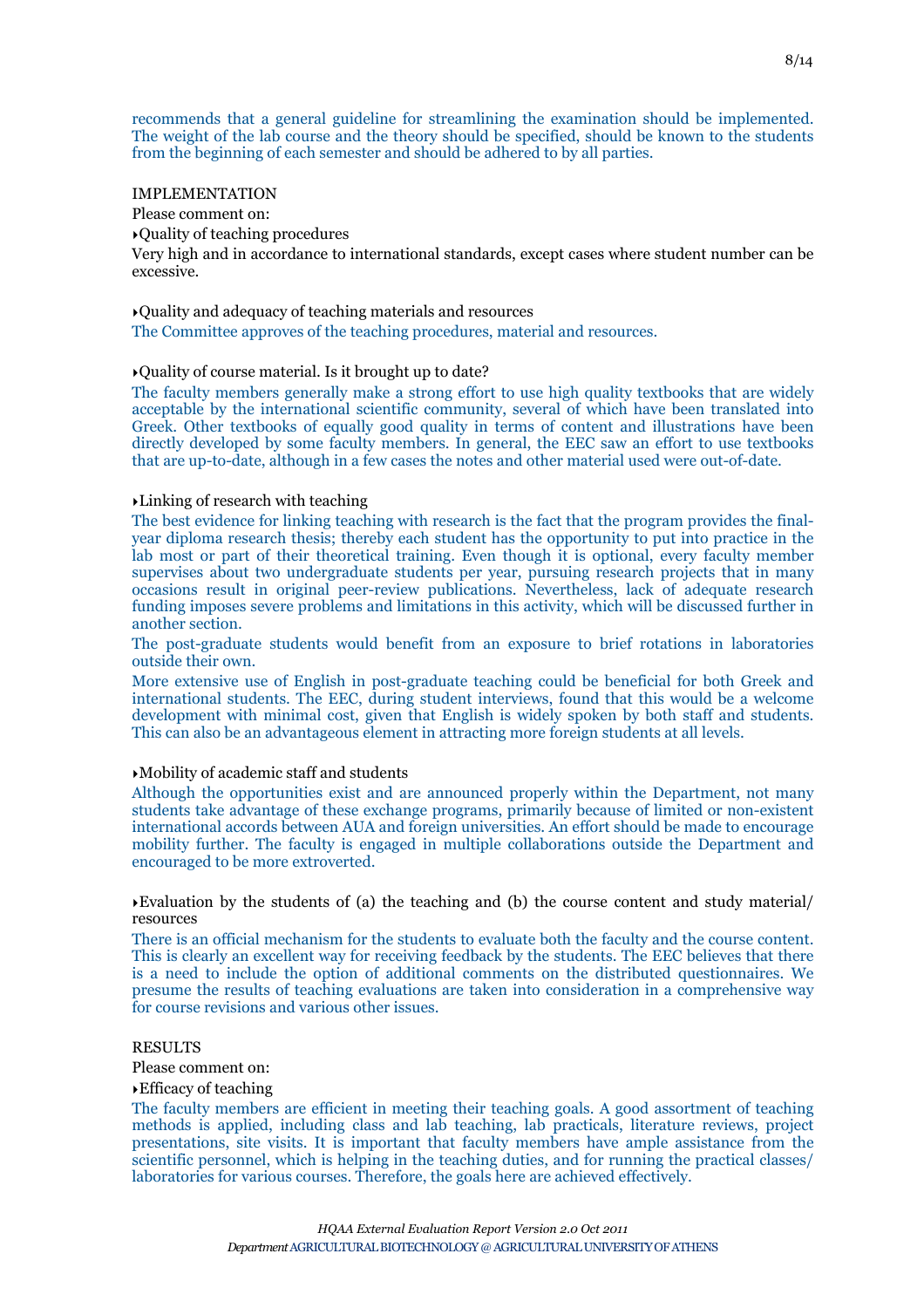‣Discrepancies in the success/failure percentage between courses and how they are justified

The EEC was not provided with detailed data on this issue. However, the overall success rates seem to increase as students progress to senior semesters (courses of distinct orientations/electives) compared to the early semesters of study (trunk courses common to all agronomy students). This might reflect the increased motivation (and maturation) of the students for courses that are closer to their interests (i.e., those that prompted them to choose this Department in the first place) and the pressure they feel for finishing their studies. In contrast, most post-graduate students achieve course grades of 9 or more, which reflects their motivation (a factor being that they pay tuition). The discrepancy issue for junior/senior undergraduates might be addressed with the proposed introductory survey course on Agricultural Biotechnology in each of the two first years(see above).

‣Differences between students in (a) the time to graduation, and (b) final degree grades

The average time to graduation is a little over 7 years, which is quite long for a 5-year program. According to the data provided to the EEC, the average graduation grade hovers around 7.5. Although these metrics are not unusual in the Greek system of higher education, it is desirable to improve them. A possible solution to the problem is for the students to be given incentives to attend regularly and conscientiously the lectures. Although currently the students are not obligated to attend the theory part of courses (only laboratory attendance is mandatory), the EEC encourages the faculty to take appropriate measures towards increasing lecture attendance (quizzes, mid-term evaluation, change of examination system).

‣Whether the Department understands the reasons of such positive or negative results? As mentioned above, a major explanation for the less satisfactory results in student grades and performance is attributed to the poor class attendance, which according to the law is not obligatory. The EEC makes a clear recommendation to the faculty to find ways for remedying this weakness.

#### IMPROVEMENT

#### ‣Does the Department propose methods and ways for improvement?

‣What initiatives does it take in this direction?

The EEC did not discuss any such methods with the faculty. Apparently, it was not something that the faculty was aware of. As a matter of fact, though, in case the Department achieved 100% attendance in all classes they would be faced with a classroom space problem, as many classrooms cannot accommodate all the students at once. This is already a problem with the mandatory laboratories, which must be given on multiple sessions (see eslewhere).

Another issue is related to the consumables used for teaching laboratories. Because of the diminishing trend in the centrally allocated budget, there is money shortage for materials/reagents used for laboratory exercises, which compromises the quality of teaching.

# **GENERAL COMMENTS**

Overall, the teaching process is of high standards and all parties involved appreciate this. Graduate students were encouraged by the EEC to be more actively involved in providing feedback to faculty and optimize staff-student interactions.

# *C. Research*

*For each particular matter, please distinguish between under- and post-graduate levels, if necessary.*

#### APPROACH

‣What is the Department's policy and main objective in research?

Most faculty members have the ambition to publish high quality peer-review papers, in the area of their expertise. The quality and quantity of research output are both important for faculty promotion and constitute determining factors in each laboratory's visibility and attractiveness. Undergraduate, postgraduate, and PhD students as well as postdoctoral fellows are contributors of research in the area of the faculty expertise. The final-year students have the option to carry out a one-semester research project, while the postgraduate students are required to complete a one-year Master's level research project in one of the Department's laboratories. In some cases, members of specialized laboratory and teaching staff (ΕΕΔΙΠ) who are Ph.D. holders are also valuable contributors in research projects. Given the chronic shortages of research funds, the involvement of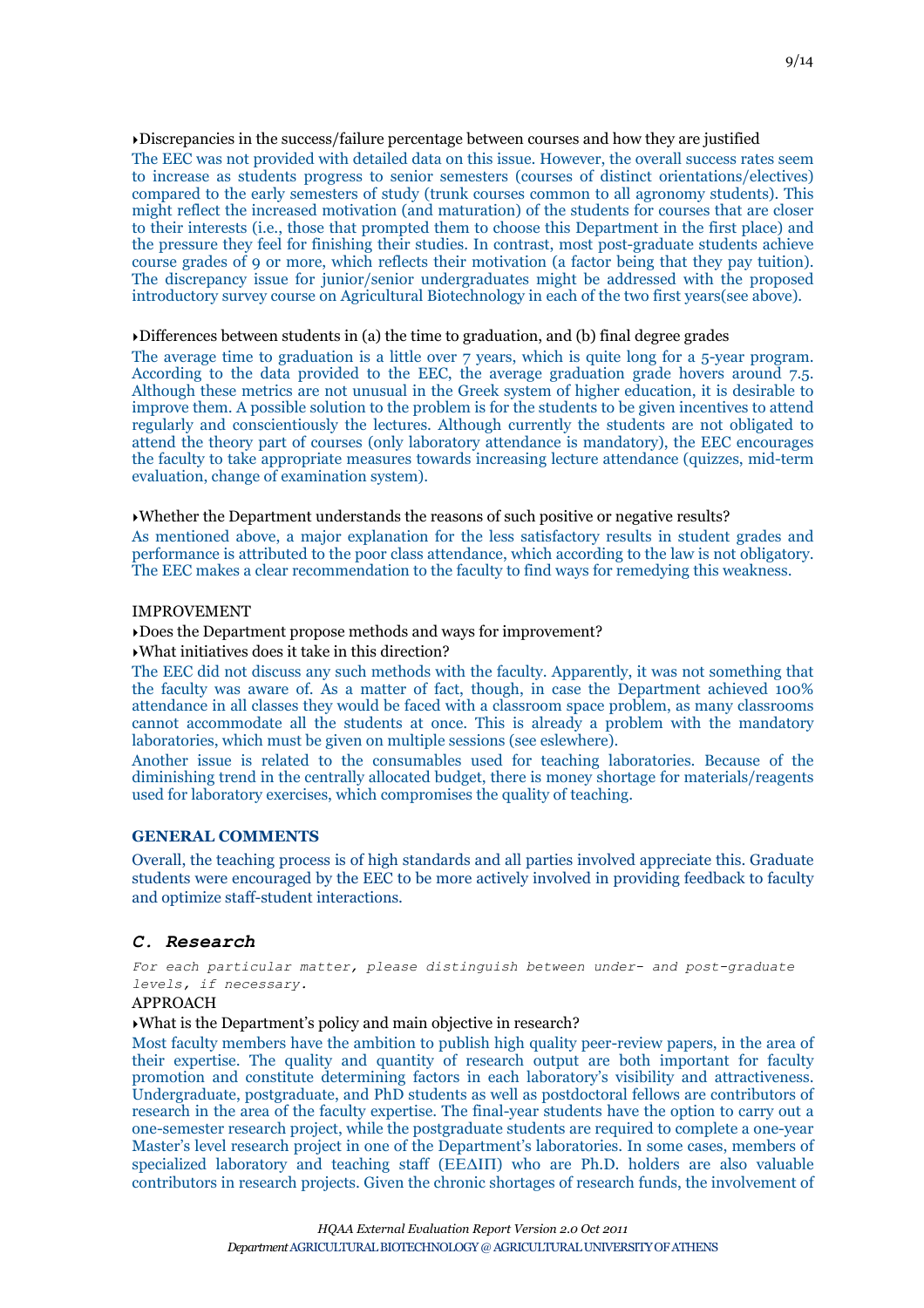these constituencies in research activities assures student training in a research environment and provides quality technical skills to the faculty members.

#### ‣Has the Department set internal standards for assessing research?

There are no internal departmental standards (such as number of publications per year, average IF of publications, number/percentage of publications with high impact factors, etc). However, faculty promotion is based on research output. The EEC did not have the time and the opportunity to discuss adequately faculty promotion. However, based on CVs, it was obvious that some faculty are clearly more productive than others in research output and publications. Nevertheless, the actual contribution of some faculty members in publications cannot be clearly ascertained.

#### IMPLEMENTATION

#### ‣How does the Department promote and support research?

The Department supports and promotes undergraduate and post-graduate students as well as doctoral candidates and some post-doctoral personnel to engage in research. It is always desirable, however, to adopt a tighter, more focused research policy that can optimize the use of resources and the international presence of the Department in a few, key areas.

#### ‣Quality and adequacy of research infrastructure and support

The quality of research infrastructure varies among laboratories. In some sections there is adequate equipment that supports reasonable research, which enables faculty to set goals leading to solid publications. However, some other laboratories are less well-equipped. With some notable exceptions, the lack of research funding prevents them from obtaining enough consumables for their everyday research needs. This has a bearing on recruiting good PhD students as they rarely secure money for elementary stipends of these students. It is very difficult to accept that there are PhD students who carry out research for 3-4 or more years without any financial support. In addition, the assertion of at least one faculty member that a lack of external grants is not a major impediment for high-quality research has been puzzling the EEC.

#### ‣Scientific publications

‣Research projects

#### ‣Research collaborations

The publication output is considered at an adequate level, but with ample room for improvement, given the current average level of  $0.8 - 1.8$  publications per faculty member and per year. There are several funded research projects in progress that are conducted by about one-half of the faculty members. At the same time there is a good number of collaborations and networking within and outside Greece. There are publications of a few groups with co-authors from several other centers and Universities, which shows that a core of dynamic faculty members is pursuing high quality and excellence.

The EEC considers that changes such as the reduction of the teaching load will free up time to invest in research and grant writing, although it is already obvious that several faculty have engaged in intense grant writing in the recent years. The EEC also recommends that a major effort is made by the Department in collaboration with the Rector's office to obtain more money from central University sources in order to support with start-up funds newly-appointed lecturers.

#### RESULTS

‣How successfully were the Department's research objectives implemented?

- ‣Scientific publications
- ‣Research projects
- ‣Research collaborations
- ‣Efficacy of research work. Applied results. Patents etc.

‣Is the Department's research acknowledged and visible outside the Department? Rewards and awards

A few faculty members have been able to excel in their research goals. The DAB aspires to engage in high quality research but due to research fund shortages it is difficult to realistically achieve its set goals. Especially, the young and recently appointed faculty members, unless they are supported by internal funds for a while, they will be reduced to good teachers with poor publication output in a few years, due to difficulties in securing independent external research funding. Therefore, as mentioned before, the Departmental council should seek more support from central funds in order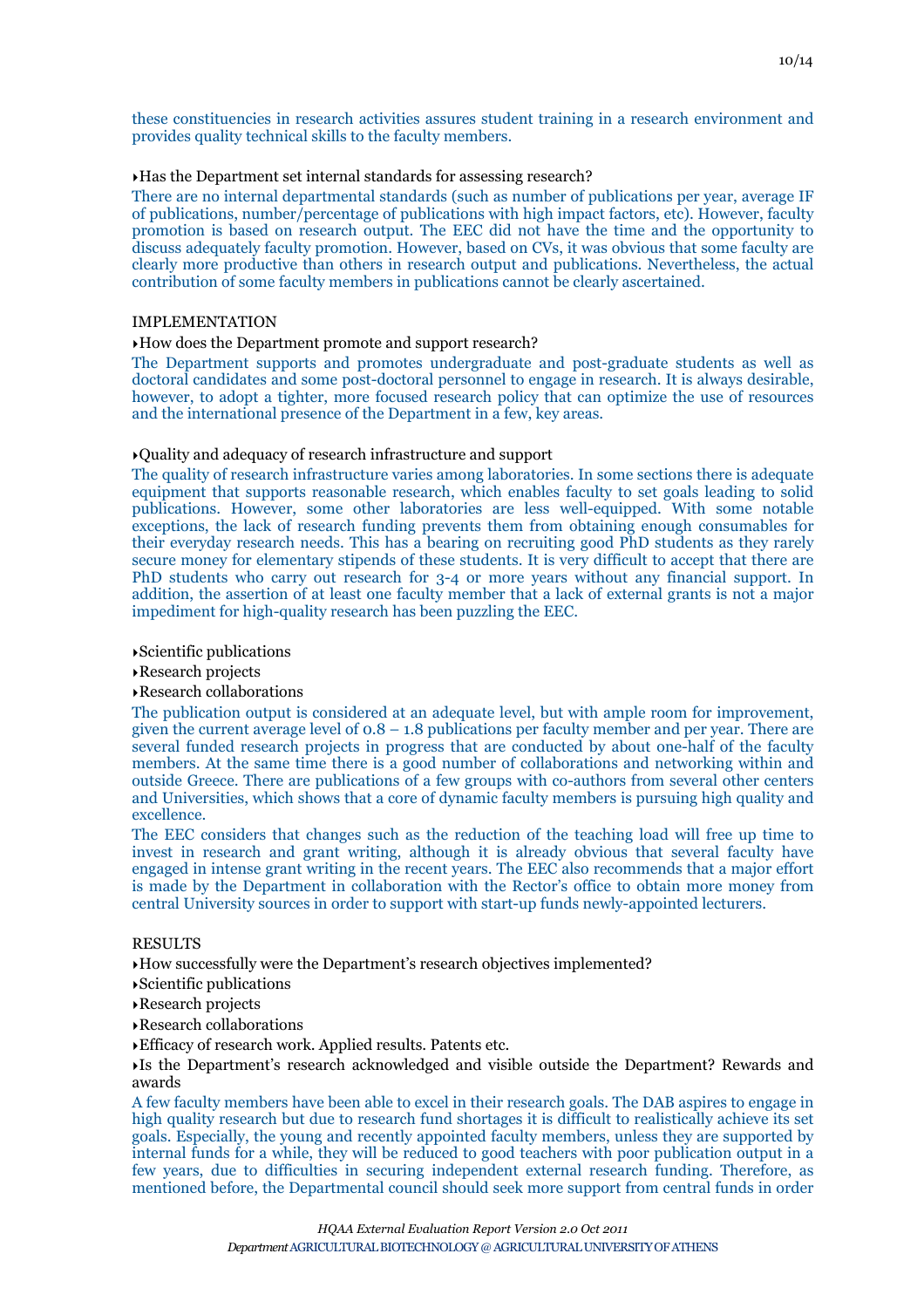to maintain their potentials until better opportunities arise and optimize use of resources towards that goal.

Several faculty members are internationally known and visible, as judged by invitations to review manuscripts for peer-review journals, membership in journal editorial boards, and organization of conferences.

The faculty has seven patents awarded to the Laboratory of Plant Physiology and Morphology (6) and Enzymology (1).

#### IMPROVEMENT

‣Improvements in research proposed by the Department, if necessary

‣Initiatives in this direction undertaken by the Department

A central move to improve research conditions at the Department is (a) to consolidate research in one functional building and reduce the geographical dispersion of the different laboratories and (b) to introduce the scheme of start-up funding for newly elected and appointed faculty members for all ranks. Currently, some faculty members do not even have a private office space for themselves, their students, and their postdocs. This is totally unacceptable.

Similarly, another unacceptable situation is when PhD students pursue their research with no stipend. Every effort should be made, including reaching out to the society and industry, for obtaining scholarships and other research support (corporate philanthropy).

#### **GENERAL COMMENTS**

Despite a slightly mixed picture, research is of high standards and internationally competitive. More effort should be made to maximize the use of human and laboratory resources.

#### *D. All Other Services*

*For each particular matter, please distinguish between under- and post-graduate levels, if necessary.*

#### APPROACH

‣How does the Department view the various services provided to the members of the academic community (teaching staff, students)

‣Does the Department have a policy to simplify administrative procedures? Are most procedures processed electronically?

‣Does the Department have a policy to increase student presence on Campus?

There was a general feeling among the members of the EEC that delays in the purchasing of consumables and other materials are compromising research in the Department.

Faculty members were generally satisfied with the secretariat assistance at all levels. Moreover, the library services are also good, including remote access to online journals.

Finally, it was obvious that the Departmental buildings need basic maintenance for repairs and damage prevention.

#### IMPLEMENTATION

‣Organization and infrastructure of the Department's administration (e.g. secretariat of the Department)

‣Form and function of academic services and infrastructure for students (e.g. library, PCs and free internet access, student counseling, athletic- cultural activity etc.)

In addition to what is written in the previous section, the EEC realized there is no formal mechanism for continuous student academic counseling. This is a significant drawback and must be remedied as soon as possible. The EEC recommends that every student must have an academic advisor, who advises on career goals and directions, enrollment in classes, etc.

In general, infrastructures are of high standard while the location and structure of the AUA is quite unique and should be clearly recognized as an asset.

#### RESULTS

‣Are administrative and other services adequate and functional?

‣How does the Department view the particular results?

They are adequate. Specific recommendations have been made throughout.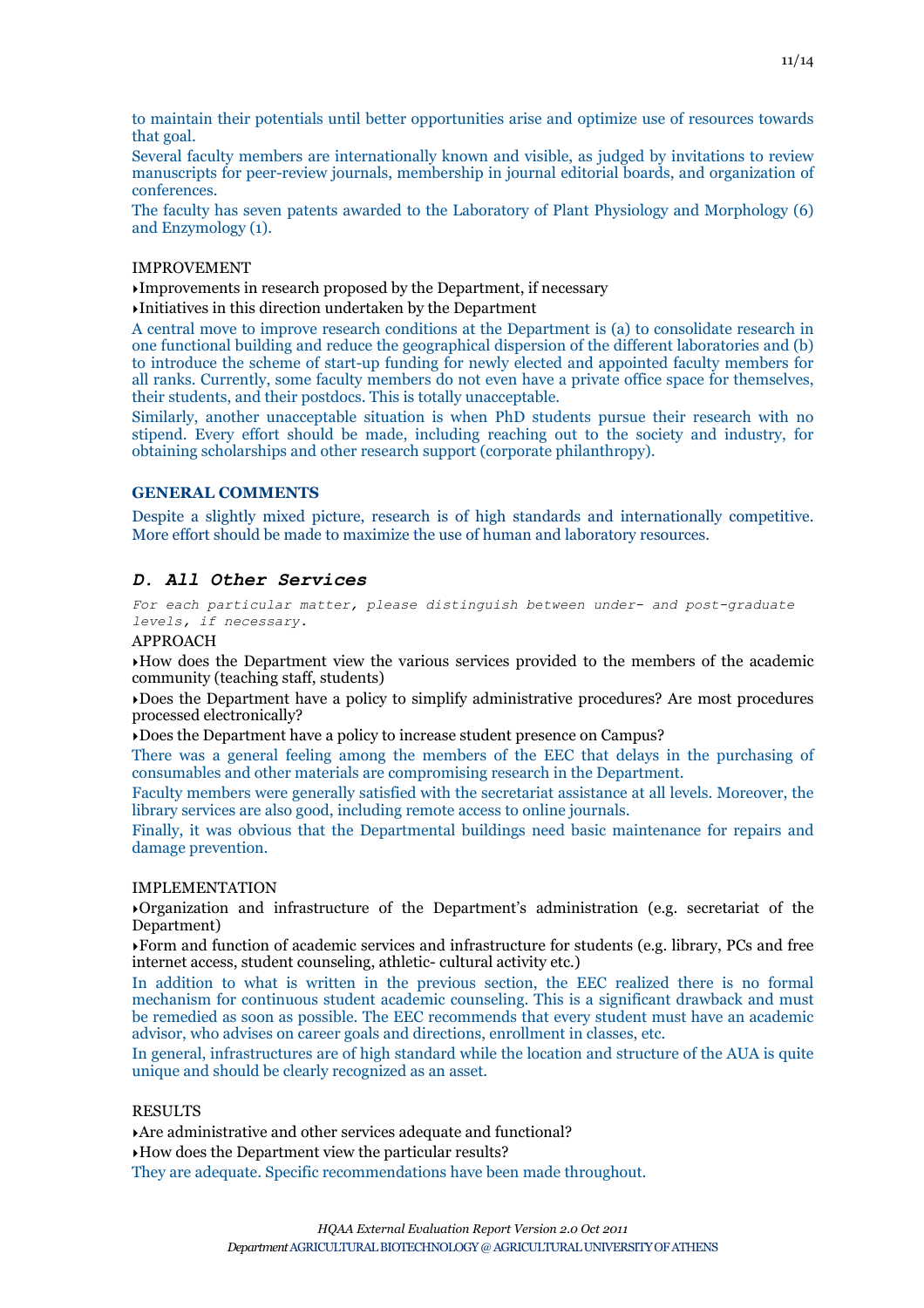#### IMPROVEMENT

‣Has the Department identified ways and methods to improve the services provided? ‣Initiatives undertaken in this direction Overall, there is a clear perception of ways to improve services provided.

# **Collaboration with social, cultural and production organizations**

Please, comment on quality, originality and significance of the Department's initiatives Some faculty members are involved in culture and outreach initiatives. Also, there are occasional dedicated events for interfacing with schools, industries and other stakeholders. The University's Museum and Historical Archives are a remarkable resource. The publication of the quarterly magazine "Triptolemos" constitutes a valuable vehicle for maintaining and expanding outreach to society, including the Department's and AUA's alumni.

# **GENERAL COMMENTS**

The infrastructure and location of campus should be appreciated as a value-added asset and better promoted for outreach and other activities.

# *E. Strategic Planning, Perspectives for Improvement and Dealing with Potential Inhibiting Factors*

*For each particular matter, please distinguish between under- and post-graduate levels, if necessary.*

Please, comment on the Department's:

‣Potential inhibiting factors at State, Institutional and Departmental level, and proposals on ways to overcome them

‣Short-, medium- and long-term goals

‣Plan and actions for improvement by the Department/Academic Unit

‣Long-term actions proposed by the Department

The inhibiting factors and the parameters that pose obstacles in the development of the Department have been discussed throughout; these are mainly related to inadequate funding and lack of space. There are measures in progress for short term remedying the space problem but it is unpredictable how the research funding will be addressed in the following years. Some recommendations by the EEC are provided below.

# **GENERAL COMMENTS**

A long-term planning and vision for improvement might be necessary to anticipate forthcoming changes at the national and international levels.

# *F. Final Conclusions and recommendations of the EEC*

*For each particular matter, please distinguish between under- and post-graduate levels, if necessary.*

‣The EEC recommends the following:

- 1. Tuition fees for postgraduate students (MSc students), which may be used in supporting PhD students in the form of scholarship funds and/or funding research activities.
- 2. Voluntary student work on campus (academic and non-academic), thus releasing University money, which could be used elsewhere.
- 3. Graffitti on the walls should be removed and University property must be respected and its image should not be mired by those; the AUA is uniquely endowed with a great campus and location, both valuable assets.

Conclusions and recommendations of the EEC on:

‣the development of the Department to this date and its present situation, including explicit comments on good practices and weaknesses identified through the External Evaluation process and recommendations for improvement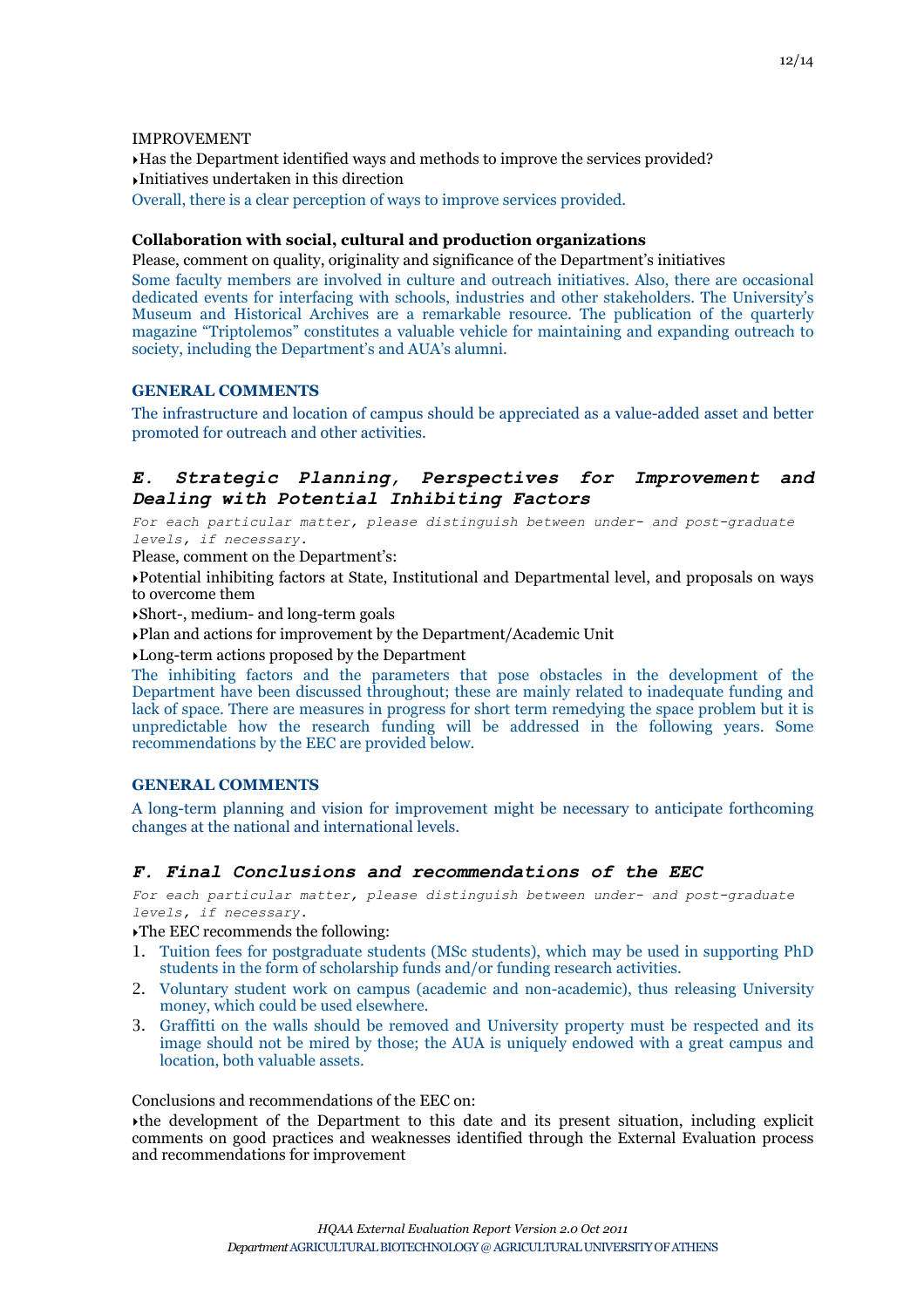The Department should continue the hiring of excellent candidates, which add value to itself and the University as a whole.

‣the Department's readiness and capability to change/improve

‣the Department's quality assurance

It is very important that the Department has obtained diploma certification and secured the professional rights of their graduates, recognizing their qualifications to work in various capacities. Their professional rights enable them to seek positions in the public and private sectors.

The EEC was convinced that the Department has some well established and some promising faculty members at all ranks who are willing to continue investing their share in the curriculum and in the research activities of the Department. There is readiness and there are capabilities. Based on the very nature of the DAB and its goals, the Department should try and guide more graduates towards the business sector in agricultural and other bioeconomy activities.

Based on data provided by the Department, faculty members have engaged in grant writing to different extents, although the average preparation of two proposals per year per faculty member is not particularly high.

Despite the genuine efforts of all faculty members to excel under these difficult circumstances of the economy, some faculty members were more productive than others, having earned a name of their own internationally, mainly through high-impact publications and participation in important international activities.

Finally, further extroversion and engagement into collaborations for grant applications (EU FP7, Interreg, Mediterranean grants etc.) should be encouraged. To this effect, the University's Research Committee and Liaison Office should take a more active role in assisting the faculty members to identify funding opportunities and prepare effective grant proposals.

In addition, we make the following recommendations for further improving of the teaching and research abilities of the DAB:

- 1. The Department should appoint a 3-member committee to evaluate every two years the content of the various courses offered by the DAB to ensure that all of them are updated and remain current with the scientific advancements.
- 2. The first three years (six semesters) of the curriculum should be reduced by one quarter in order to allow more time for electives.
- 3. All the courses might be evaluated by the students at the end of the semester and the evaluation results should be posted on the web in order for the students to see the final results of the evaluation. In addition the evaluation form should contain space for student comments.
- 4. The Department should offer a course on plant genetics that will include teaching of *Arabidopsis* and corn genetics, plant breeding and applications of genomics on plant breeding. A laboratory should also be offered. The teaching of *Arabidopsis* genetics (theory and practice) is of paramount importance because major advances in plant sciences over the last 30 years were due to the introduction of *Arabidopsis* as a model plant organism. This course can be included in the curriculum by reducing, e.g., the teaching of population genetics, which is highly extensive.
- 5. The DAB should offer two elective courses, one on prokaryotic genetics (*E.coli* and *photosynthetic bacteria/algae*) and another on the genetics of model organisms (*Drosophila, C elegans, zebrafish, Arapidopsis and mouse).* The laboratories of plant physiology/morphology/ biochemistry should include exercises with mutants of *Arabidopsis* and corn. The lectures of these courses should include the teaching of the use of *Arabidopsis* mutants in advancing our knowledge of Plant Anatomy/Morphology, Plant Physiology and Biochemistry.
- 6. The state should invest in the construction of a new state-of-the-art greenhouse with separate rooms for growing different plant species, currently missing, for the research needs of the Department. This greenhouse can be used by the other Departments of the AUA.
- 7. The Department should focus on hiring new faculty on various aspects of plant and microbial biology and avoid the hiring of animal biologists. The focus of the Department should be on plant biology and plant biotechnology. The Department should maintain the broad spectrum of courses offered. This is one of the great strengths of DAB. The teaching of Mathematics, Physics and Chemistry during the first two years of the curriculum should be maintained because these three disciplines are becoming an integral part of Plant Biology and Biology in general. Biology is becoming a more quantitative science. For example, Modeling of plant growth and development requires deep knowledge of these disciplines.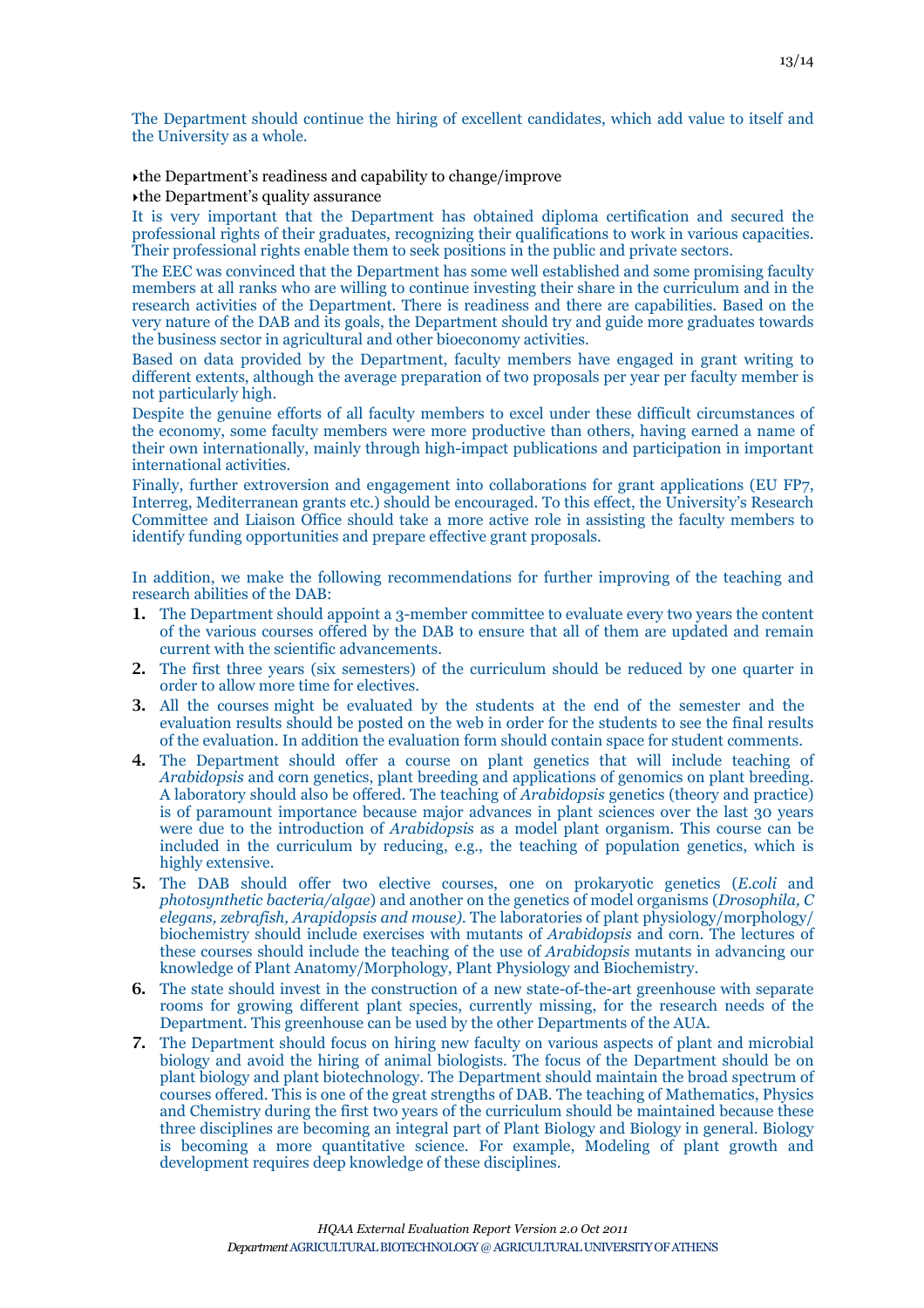- 8. The Department should establish an annual seminar series to be attended by the faculty and students. In addition, the various laboratories should have group meetings to discuss their progress on various aspects of their activities. This will greatly enhance the interdepartmental communication and strongly benefit the training of the students.
- 9. The Department should consider establishing a 4-member advisory committee with prominent plant biology and biotechnology experts from abroad and from the Greek mainland. This committee has the potential to help the DAB to formulate its long-term goals.
- 10. The DAB and the University should consider combining the Laboratory of plant pathology (currently within the Department of Plant Production Science) with the DAB. This will be beneficial to both because plant pathology is a major part of plant biology, which is the focus of DAB.
- 11. The Department should seriously consider housing all its laboratories within the same building, instead of three separate ones. This will greatly enhance the interdepartmental communication and benefit the teaching of both under- and post-graduate students.
- 12. The Department should enhance the safety of all laboratory spaces. Ventilation should be greatly improved as well as procedures for the disposal of the chemicals used. The disposal of chemicals in the sinks should not be allowed. Old computers and monitors not in use should be removed from the premises and recycled.
- 13. The Department should allow the post-graduate students to rotate in other laboratories.
- 14. The DAB and the AUA in general should improve the bureaucratic procedures for the students in order to improve the everyday student life.
- 15. We recommend that the lecturer rank should be eliminated and be converted to postdocs. Each assistant professor should be assigned a defined laboratory space and carry out his/her research program independently.
- 16. The major problem regarding the research productivity of this and other Departments in the Greek universities is the availability of constant, predictable funding streams: we recommend that the state establishes a funding agency with an annual budget and the various PIs receive grants competitively.
- 17. We recommend that the space be distributed relatively evenly depending on the amount of funding and productivity.